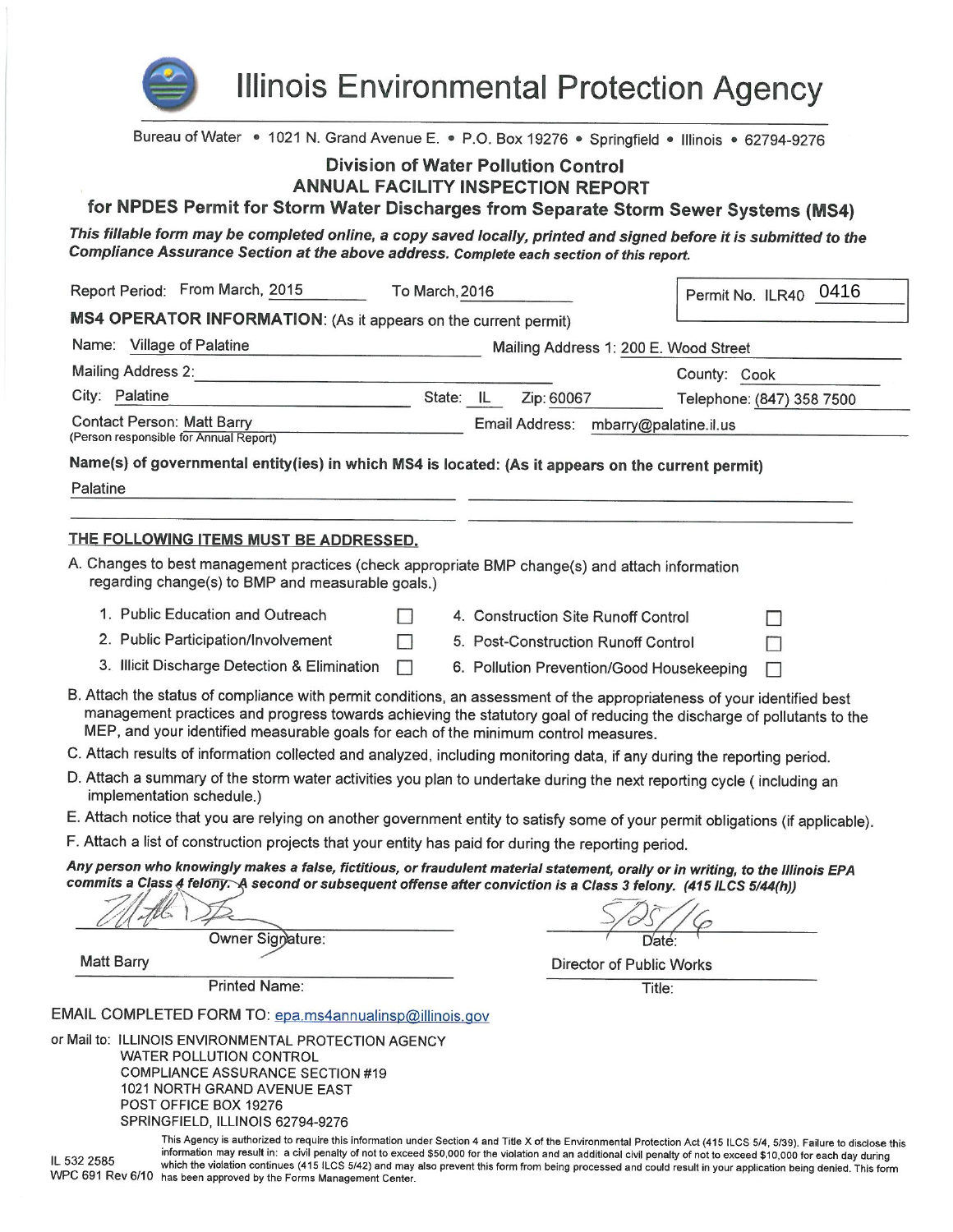# ILLINOIS ENVIRONMENTAL PROTECTION AGENCY ANNUAL FACILITY INSPECTION REPORT NPDES PERMIT FOR STORMWATER DISCHARGES FROM MUNICIPAL SEPARATE STORM SEWER SYSTEMS (MS4)

## MARCH 2015 TO FEBRUARY 2016 REPORTING PERIOD

# VILLAGE OF PALATINE, ILLINOIS

# **A. CHANGES TO BEST MANAGEMENT PRACTICES**

There have been no changes to the Village of Palatine's Best Management Practices for the reporting period from March 2015 to February 2016.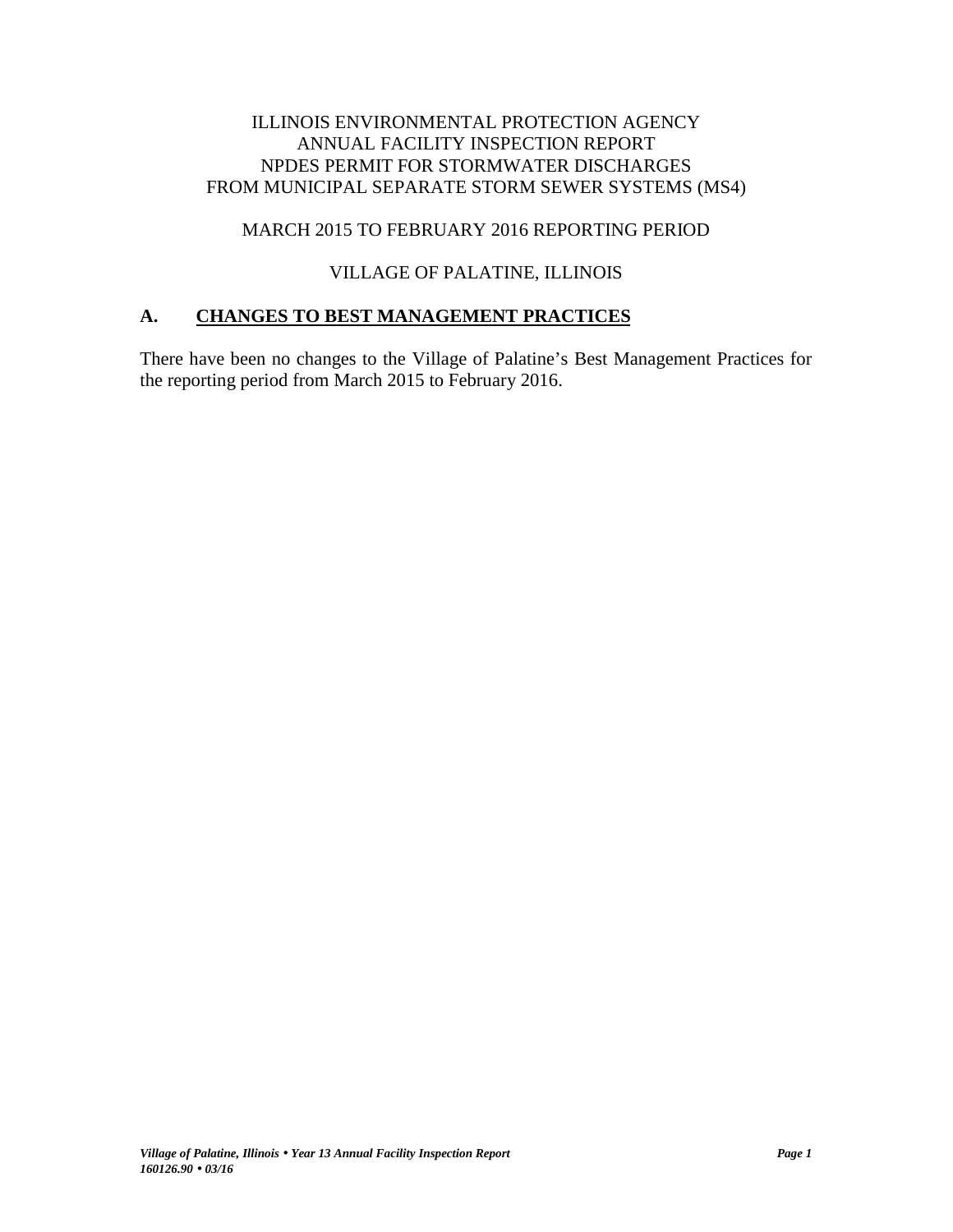## **B. STATUS OF COMPLIANCE WITH PERMIT CONDITIONS**

The Village of Palatine committed to a number of stormwater BMPs in order to meet the requirements of the NPDES Phase II stormwater program. The following is a status report on each of the BMPs and the activities that were undertaken during the March 2015 to February 2016 reporting period. The status or progress for each of the measurable goals related to these BMPs is presented below.

## **BMP No. A1** Distributed Paper Material

**Measurable Goal(s), including frequencies:** Publish stormwater pollution prevention articles in the resident newsletter semi-annually and make the Comprehensive Flood Control Brochure available at Village Hall and the Combined Service Facility.

- **Milestones: Year 13:**Continue to publish articles and make the brochure available.
- **BMP Status:** The Village of Palatine publishes a resident newsletter which is mailed directly to businesses and residents in the Village. The Village continued publishing stormwater pollution prevention articles in its newsletters. In the spring 2015 newsletter, an article entitled "Rivers & Streams Begin at Your Front Door" discussed stormwater and urban runoff pollution and provided a summary to residents of what the Village is currently doing to help minimize stormwater pollution. The article also provided a link to the IEPA website for more information and also provided a call-in number for residents to call for reporting illicit discharges. In the summer 2015 newsletter, an article entitled "How Can I Help Be A Solution to Stormwater Pollution" discussed how residents can help to reduce stormwater pollution. The article provided a link to the IEPA website for more information and also provided a call-in number for residents to call for reporting illicit discharges. Additionally, the annual article pertaining to curbside leaf collection stressed the importance of keeping curb lines and storm sewer inlets free of leaves during the Fall leaf collection period. Throughout the year, the newsletters also notified residents of various waste collection events. These events encourage the public to properly dispose of household waste items, which otherwise might be dumped in the drainage system.

The Village website includes information on stormwater quality, flooding, rain gardens, green buildings, and recommended clean water habits for residents.

The Village sends a weekly e-newsletter (PalatinE-News) to residents that subscribe. The e-newsletter occasionally includes articles related to stormwater management, similar to the Village's monthly newsletter.

The Village continued to make the Comprehensive Flood Control Brochure available at Village Hall and the Combined Service Facility. The brochure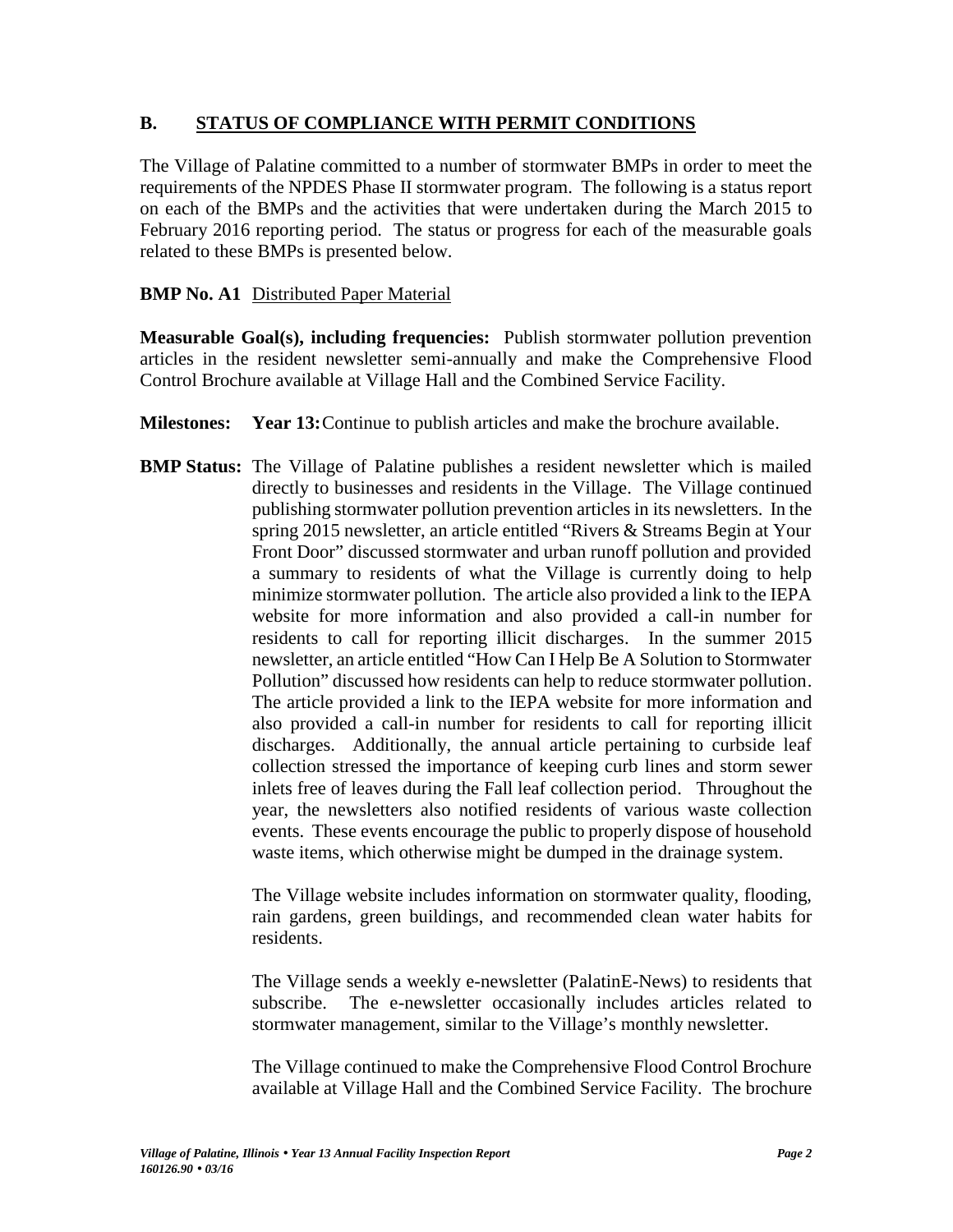addresses protection of wetlands and reservoirs and contains information regarding stormwater pollution prevention, protection of natural resources, and proper maintenance of facilities.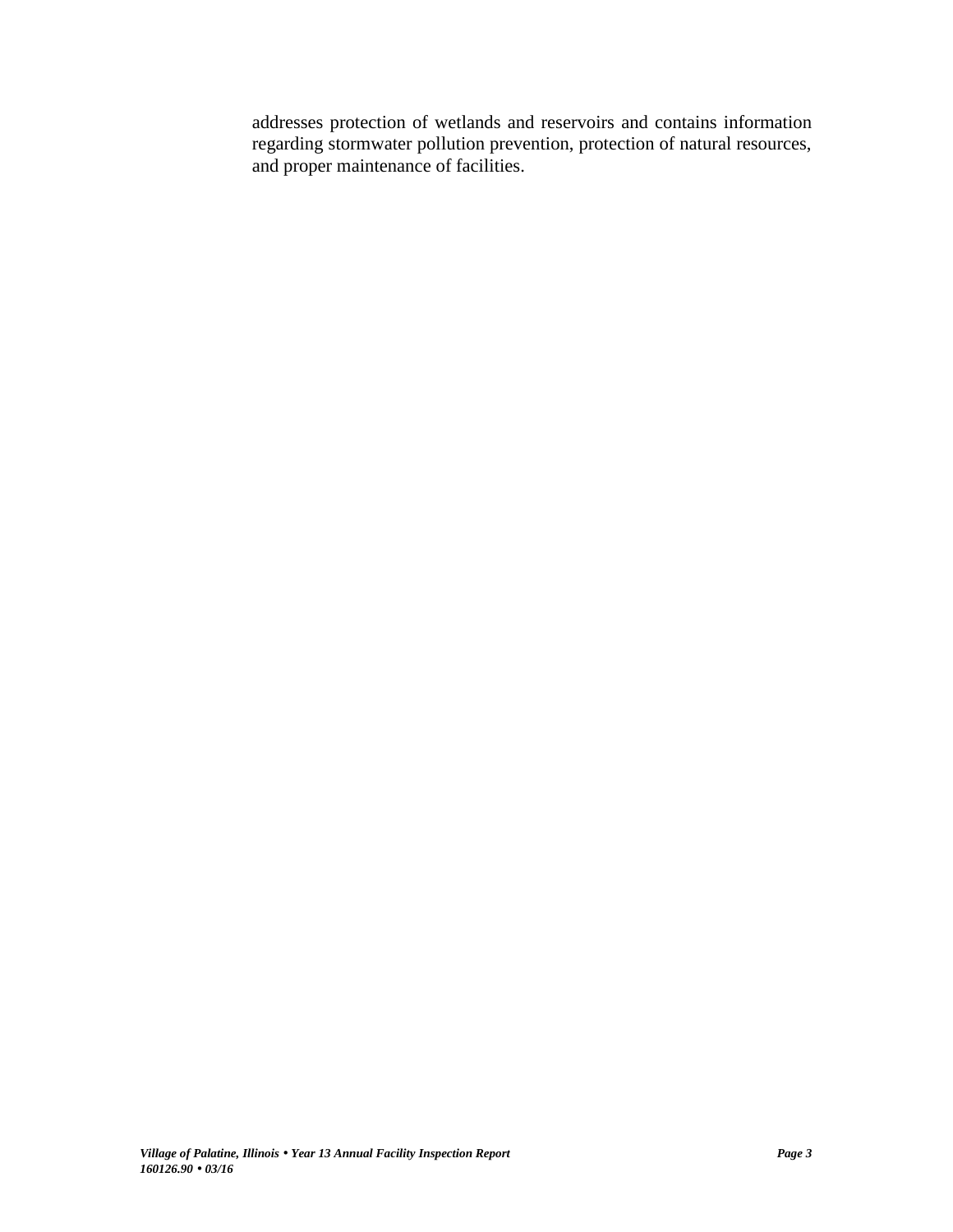## **BMP No. B7** Other Public Involvement

**Measurable Goal(s), including frequencies:** The Village will continue to inform residents of the existence of a contact number that residents can use to report stormwater related issues.

- **Milestones: Year 13:**Continue to inform residents of the existence of a contact number.
- **BMP Status:** Along with the stormwater pollution prevention articles that are published in the Village newsletter, the Village provides a contact number that residents can use to report stormwater related issues, including ordinance violations, construction site soil erosion and sediment control violations, maintenance issues, and illicit discharges. This number can also be used for questions about design and use of green infrastructure techniques that can be utilized by residents (i.e. rain barrels and rain gardens).

## **BMP No. C1** Storm Sewer Map Preparation

**Measurable Goal(s), including frequencies:** Annually review the storm sewer map and update as needed.

- **Milestones: Year 13:**Review the storm sewer map and update as needed.
- **BMP Status:** The Village of Palatine has an existing storm sewer map. The map shows all of the Village's outfalls and all receiving waters to which the Village's separate storm sewer system discharges. The map is updated using Village GIS capabilities, so that each outfall and structure has its own identifier.
- **BMP No. C2** Regulatory Control Program

**Measurable Goal(s), including frequencies:** Enforce the Illicit Discharge and Connection Ordinance.

- **Milestones: Year 13:**Enforce the Illicit Discharge and Connection Ordinance
- **BMP Status:** The Village adopted and implemented its Illicit Discharge and Connection Ordinance (O-41-04) on March 8, 2004. The ordinance prohibits non stormwater discharges into the Village's stormwater drainage system and includes enforcement and penalties for ordinance violations. The ordinance provides the regulatory framework for the Village's illicit discharge detection and elimination program. The Village will continue to enforce the ordinance.

#### **BMP No. C4 Illicit Discharge Tracing Procedures**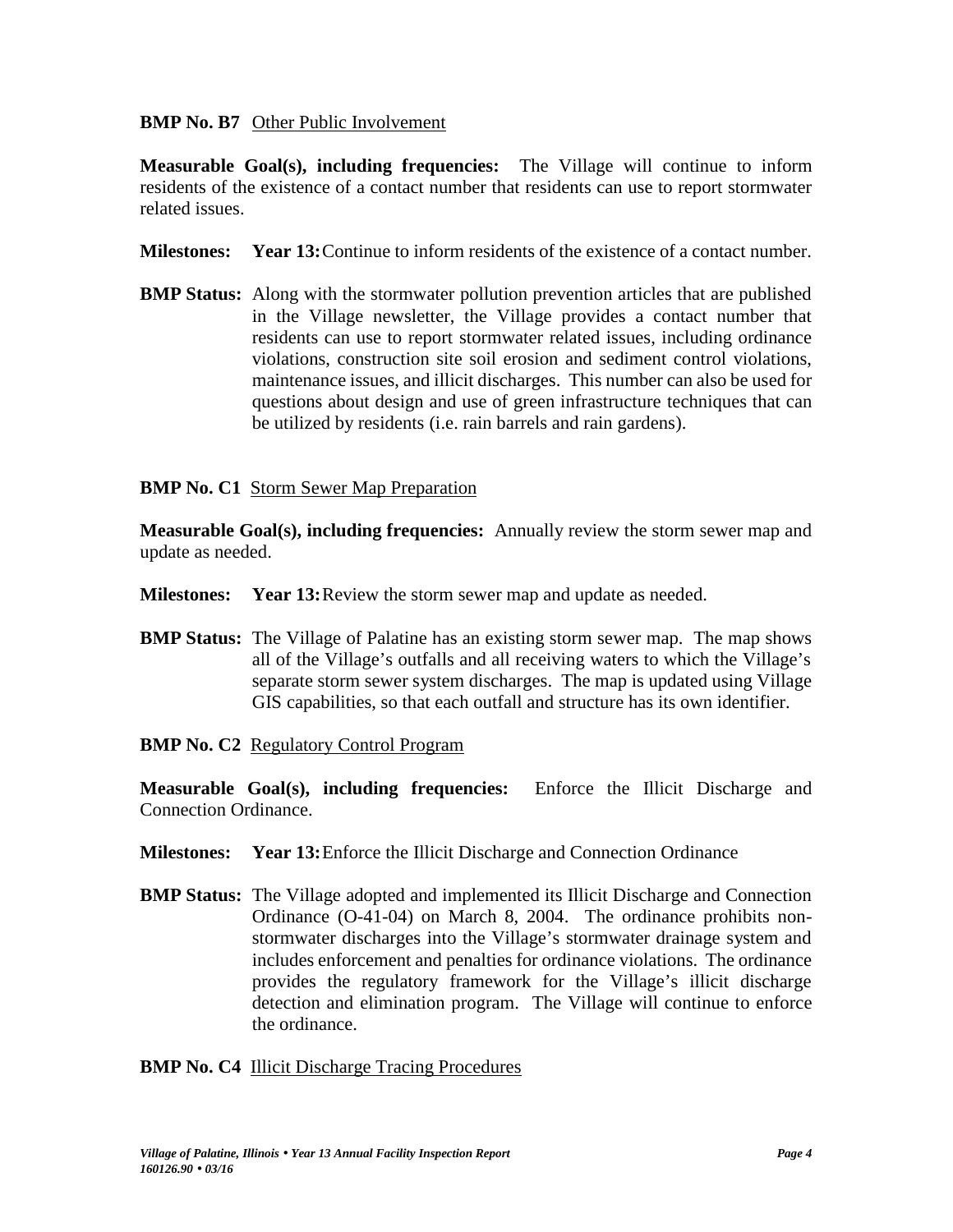**Measurable Goal(s), including frequencies:** Annually trace all illicit discharges detected by resident reporting and by Village employees. Document Village efforts in tracing illicit discharges.

**Milestones: Year 13:**Continue tracing illicit discharges.

**BMP Status:** The Village's plan for detection, tracing and removal of illicit discharges established the procedures for tracing illicit discharges identified through dry weather screening, regular storm sewer maintenance, and public reporting.

> Suspicious discharges were found and eliminated during Year 12 near 501 S Vermont St, 732 E Dundee Rd, and 162 S Norman Dr.

# **BMP No. C5** Illicit Source Removal Procedures

**Measurable Goal(s), including frequencies:** Annually remove all illicit discharges detected by resident reporting and by Village employees.

- **Milestones: Year 13:**Continue removing illicit discharges.
- **BMP Status:** The Village's plan for detection, tracing and removal of illicit discharges established the procedure for removing illicit discharges identified through the tracing program. The Village continues to annually remove all illicit discharges detected by resident reporting and by Village employees.

Suspicious discharges were found and eliminated during Year 12 near 501 S Vermont St, 732 E Dundee Rd, and 162 S Norman Dr.

**BMP No. C7** Visual Dry Weather Screening

**Measurable Goal(s), including frequencies:** Annually inspect outfalls along the waterways within Village limits for illicit discharges.

- **Milestones: Year 13:**Inspect outfalls for illicit discharges.
- **BMP Status:** In July 2015, the Public Works Department walked 9 miles of creeks, including Salt Creek, Buffalo Creek and the Peppertree Tributary. During this creek walk, the Village photographed storm sewer outfalls and noted areas where grass clippings, brush, or fallen trees should be removed and areas where erosion control measures are needed.

# **BMP No. D1/D2/D3/D4/D6** Construction Site Stormwater Runoff Control

**Measurable Goal(s), including frequencies:** Enforce the Code of Ordinances. Require erosion and sediment control BMPs. Inspect construction sites.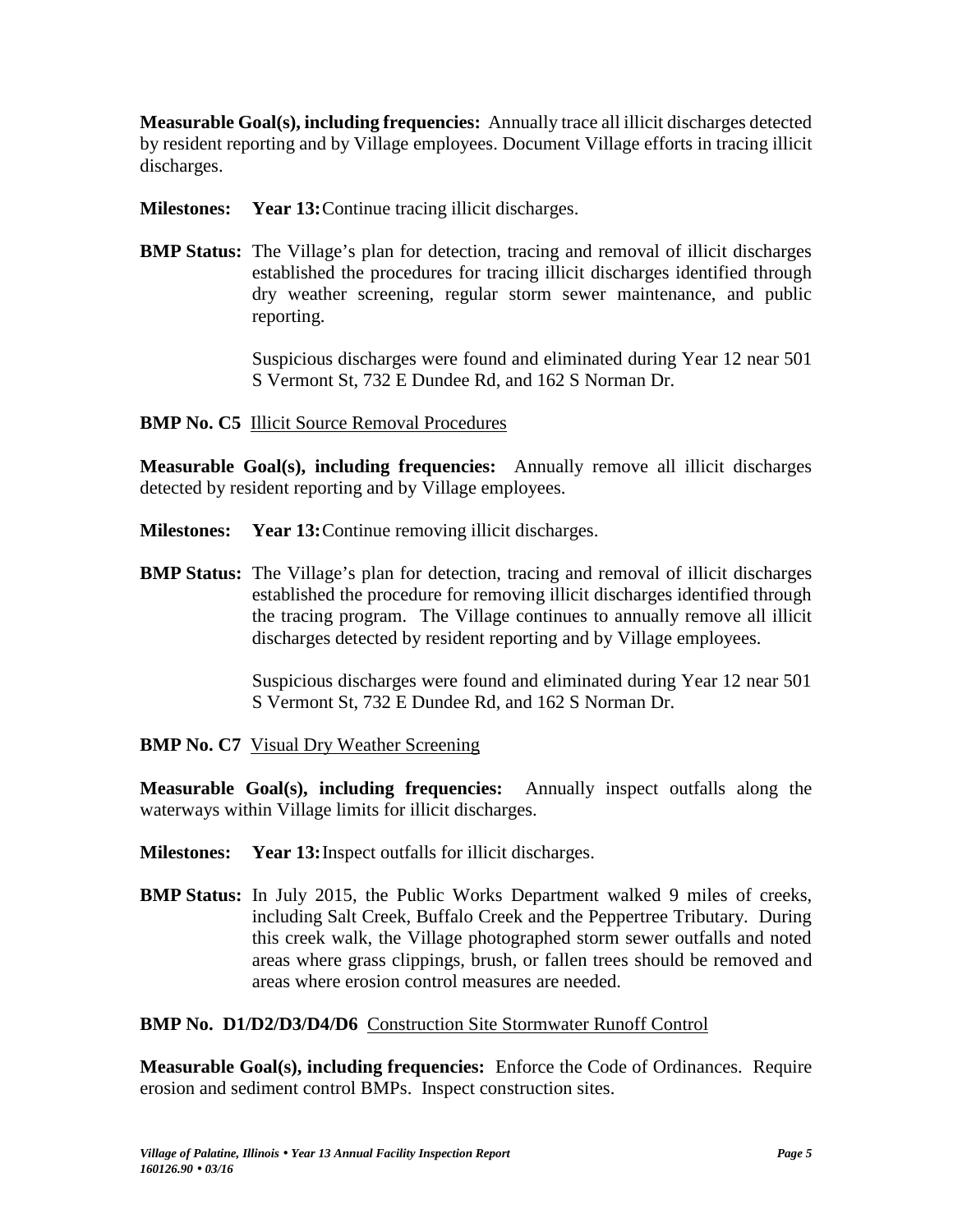- **Milestones: Year 13:** Continue to enforce the Code of Ordinances. Continue to require erosion and sediment control BMPs and continue to inspect construction sites.
- **BMP Status:** The MWRD adopted the Cook County Watershed Management Ordinance effective May 1, 2014. The Village of Palatine does not plan to become an authorized municipality. Therefore, the MWRD will enforce the ordinance within the Village limits. This includes construction site stormwater runoff control BMPs. Article 4 of the Cook County Watershed Management Ordinance addresses the reduction in pollutants in stormwater runoff from regulated land disturbing activity. It states that appropriate erosion and sediment control practices must be utilized on all regulated development sites, and waste generated as a result of site development must be managed properly. Article 10 allows for the inspection of regulated development sites.

## **BMP No. E2/E3/E4/E5/E6** Post-construction Stormwater Management

**Measurable Goal(s), including frequencies:** Enforce the Code of Ordinances. Review BMP designs prior to construction. Require long-term operation and maintenance of BMPs. Inspect sites during and after construction.

- **Milestones: Year 13:**Continue to enforce the Code of Ordinances**.** Continue to review BMP designs prior to construction. Continue to require long-term operation and maintenance of BMPs. Continue to inspect sites during and after construction.
- **BMP Status:** The MWRD adopted the Cook County Watershed Management Ordinance effective May 1, 2014. The Village of Palatine does not plan to become an authorized municipality. Therefore, the MWRD will enforce the ordinance within the Village limits. This includes post-construction BMPs. Article 5 of Cook County Watershed Management Ordinance addresses the volume and rate of runoff from regulated development sites. Article 9 requires a maintenance plan for the perpetual maintenance of stormwater management systems for regulated development.

## **BMP No. F1** Employee Training Program

**Measurable Goal(s), including frequencies:** Train new employees to prevent or reduce stormwater pollution from municipal activities. Send employees to stormwater pollution prevention seminars and workshops or hire a consultant to conduct a training session annually.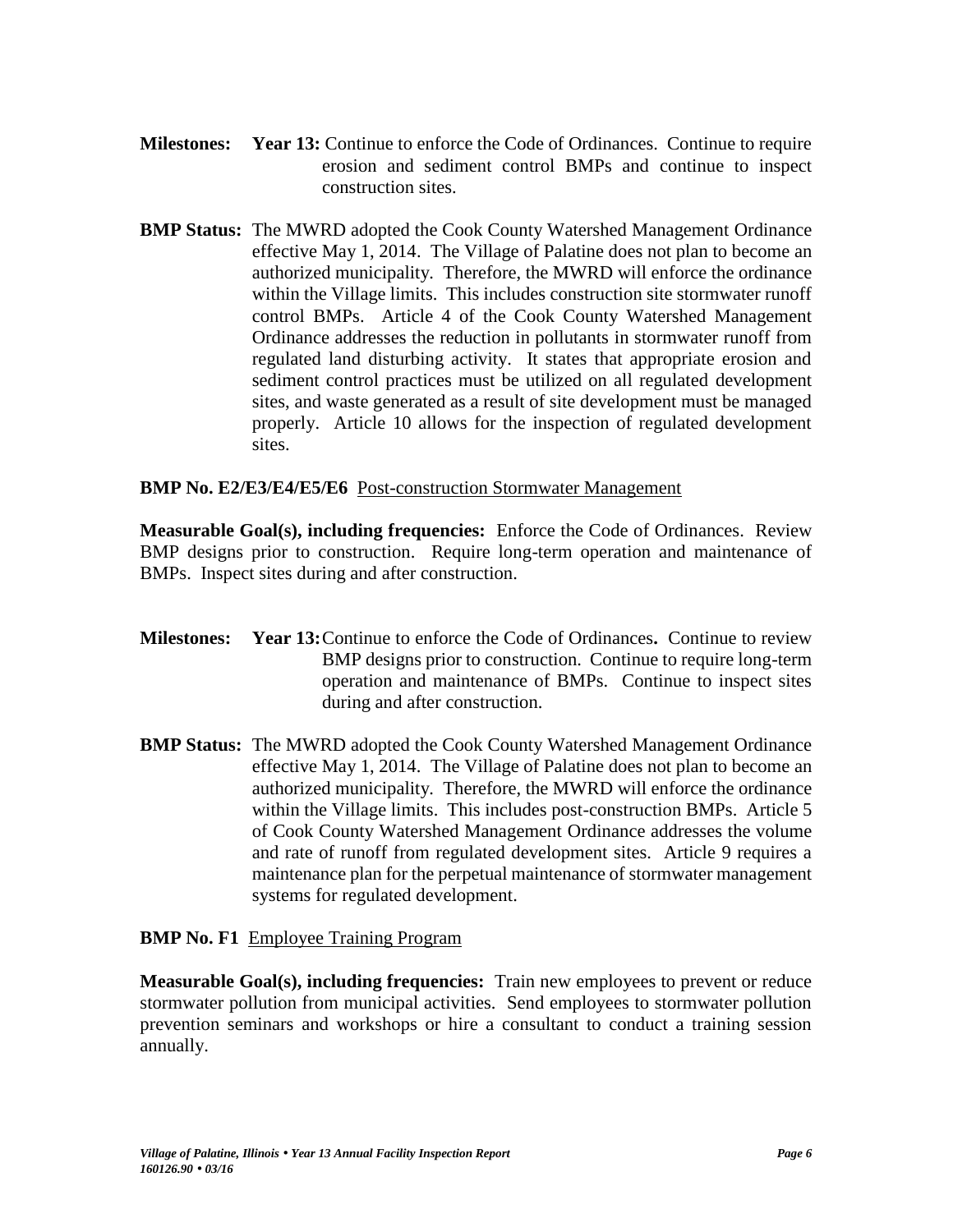- **Milestones: Year 13:**Continue stormwater pollution prevention training for Village employees.
- **BMP Status:** The Village of Palatine Public Works Department currently conducts annual employee training. On 12/9/15 Elias Koutas attended a "Draft MS4 Permit Workshop". On 12/10/15 43 employees watched a video titled "NPDES Phase II Good Housekeeping - Municipal Stormwater Pollution Storm Watch". On 6/9/16 Joe Petykowski attended an I&I workshop.
- **BMP No. F2** Inspection and Maintenance Program

**Measurable Goal(s), including frequencies:** Continue to conduct formal maintenance and inspection. Evaluate the effectiveness of the program annually and update the program as needed.

- **Milestones: Year 13:**Continue conducting formal inspection and maintenance. Review the program for effectiveness and update the program as needed.
- **BMP Status:** The Village currently conducts a regular storm sewer inspection and maintenance program designed to reduce pollutant runoff from municipal operations. This program includes the following components: regular inspection, cleaning, and maintenance of inlets and catch basins and as needed storm sewer cleaning and repair. This maintenance program has been formalized and is evaluated annually to determine its effectiveness. Last year 3 miles of storm sewers and 275 inlets/catch basins were cleaned. No changes to the program were necessary during Year 13.

## **BMP No. F3** Municipal Pollution Prevention Program

**Measurable Goal(s), including frequencies:** Continue the formalized program to prevent stormwater pollution from municipal operations at the Combined Service Facility. Evaluate the effectiveness of the program annually and update the program as needed.

- **Milestones: Year 13:**Continue the formal stormwater pollution prevention program. Review the program for effectiveness and update the program as needed.
- **BMP Status:** The Village of Palatine has a number of operational policies designed to prevent stormwater pollution associated with municipal operations. To document many of these policies, a written stormwater pollution prevention plan was developed for the Village's combined service facility (CSF). The CSF houses both the Village's Public Works department and the Palatine Park District's service facilities. The plan identifies potential sources of pollution at the CSF and describes BMPs that are used at the facility to prevent and reduce the discharge of pollutants from the facility.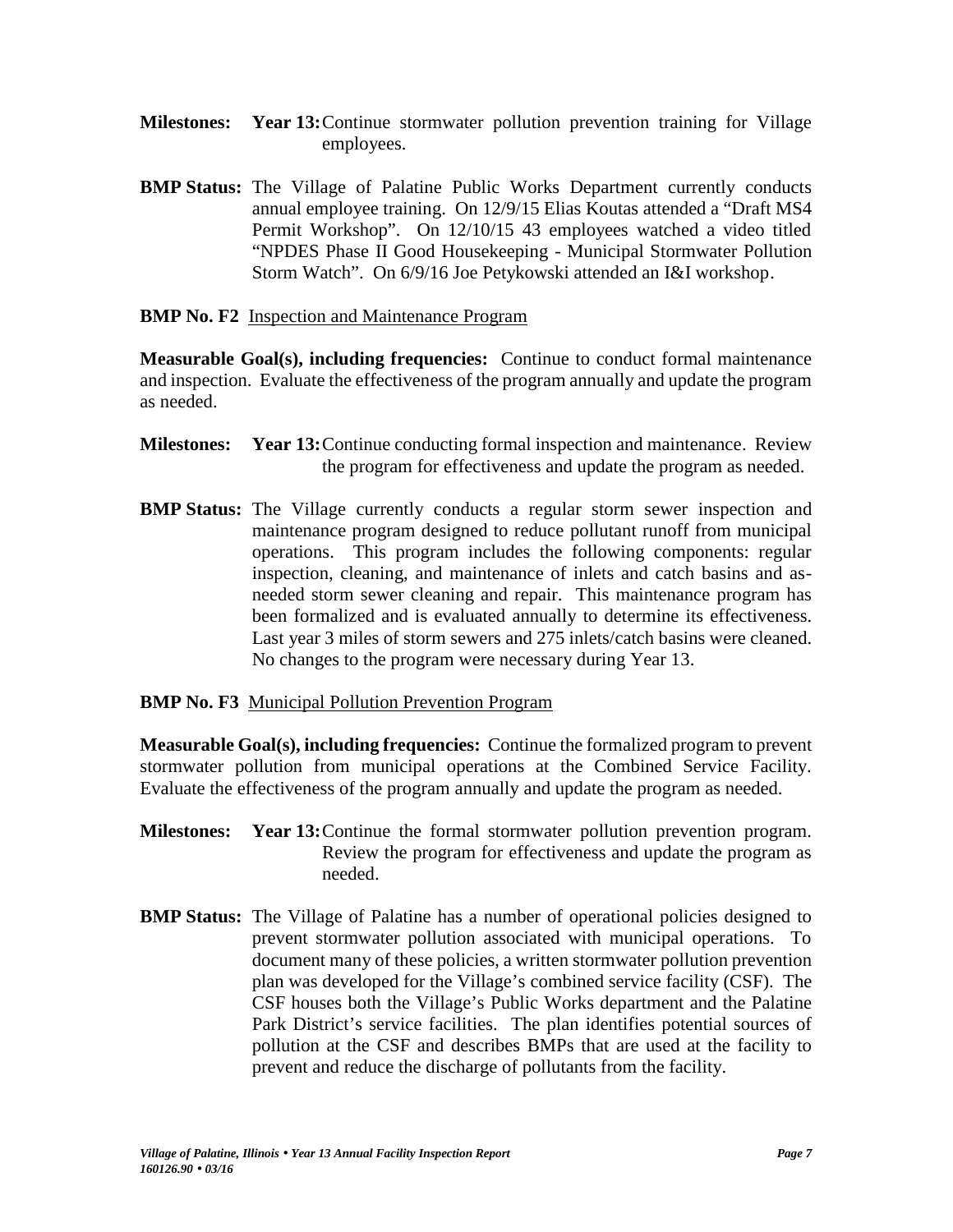The written stormwater pollution prevention plan for the CSF has been combined with the Village's other stormwater pollution prevention policies in a formal Municipal Stormwater Pollution Prevention Plan (SWPPP). This program will be evaluated on an annual basis to determine its effectiveness and modified as necessary. The program will be communicated and adhered to by the Palatine Park District because the Park District is a joint owner of the CSF.

In Year 12 a new salt dome was constructed and the CSF SWPPP is in the process of being updated as such.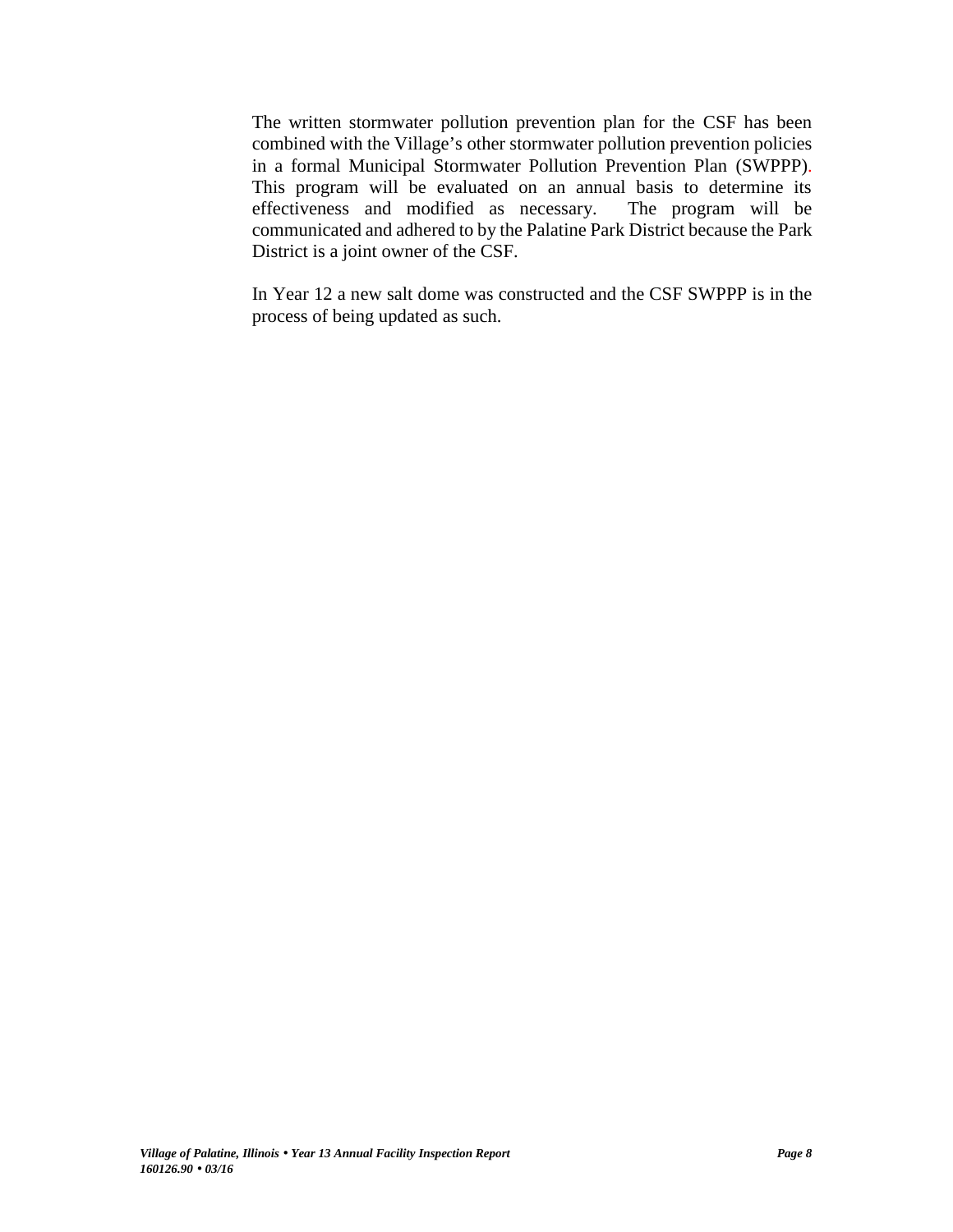# **C. INFORMATION AND DATA COLLECTION RESULTS**

The Village joined the Buffalo Creek Clean Water Partnership in 2013. The Partnership regularly collects samples at various locations throughout the watershed. Samples are tested for: chloride, total phosphorus, fecal coliform, Total Kjeldahl Nitrogen, Total Suspended Solids, Total Dissolved Solids, dissolved oxygen, biochemical oxygen demand, conductivity, temperature, pH, and calcium. This recent monitoring data combined with historic water quality sampling performed by the Metropolitan Water Reclamation District of Greater Chicago shows that phosphorus pollution is decreasing over time, likely due to the removal of phosphorus from laundry detergents and fertilizer. On the other hand, the data shows that Chloride levels are steadily increasing, so the Partnership is working with Villages in the watershed to find ways to reduce road salt usage. The Partnership is also working with a community in the watershed and the Lake County Department of Health to address the source of a Fecal Coliform hotspot found through the monitoring program.

Water quality data for the watershed is documented in the Des Plaines River/Higgins Creek Watershed TMDL Report and in an annual Water Quality Report published by the Partnership.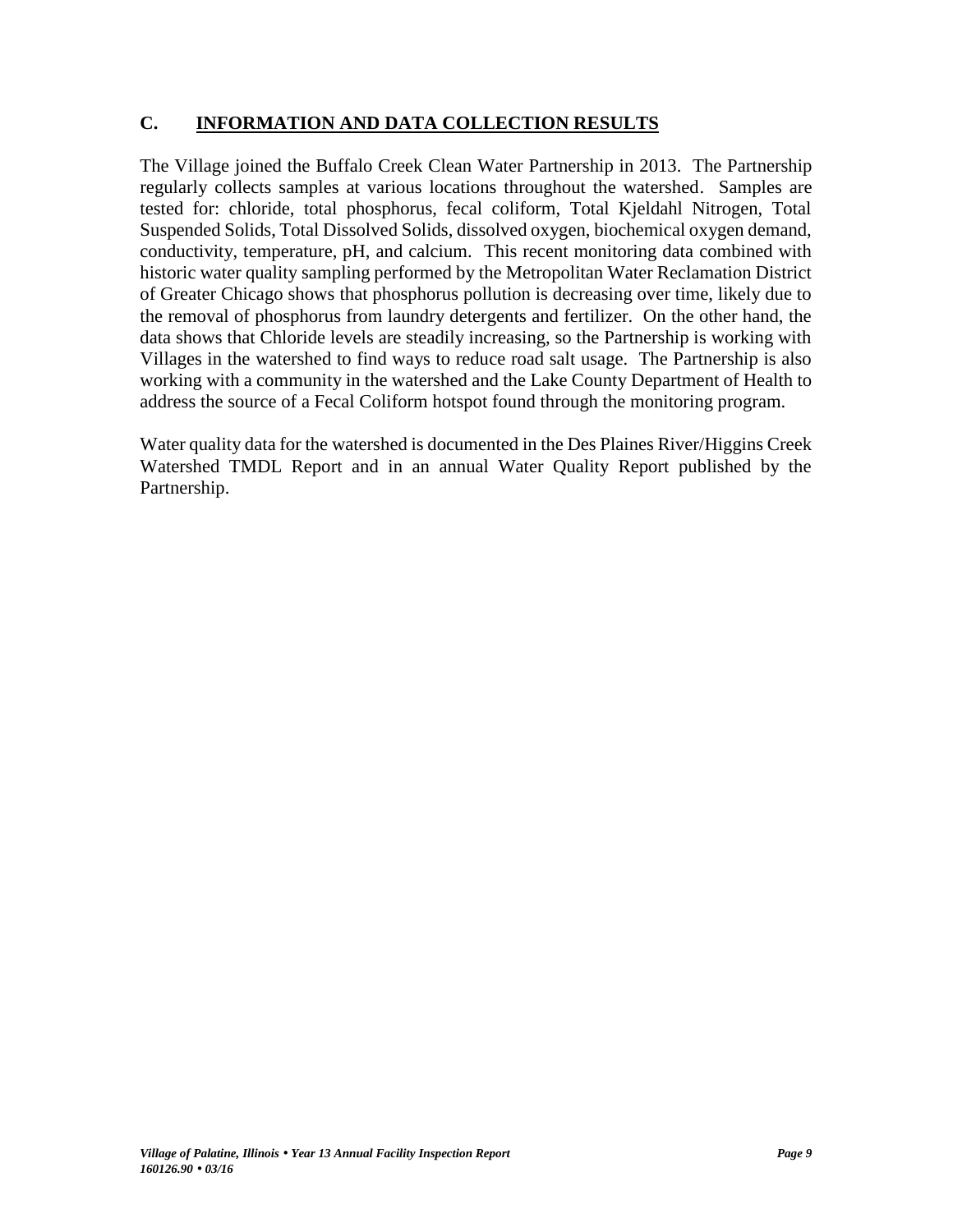# **D. SUMMARY OF NEXT REPORTING PERIOD STORMWATER ACTIVITIES**

The Village plans to undertake the following activities during the March 2016 to February 2017 reporting period:

## **BMP No. A1** Distributed Paper Material

**Measurable Goal(s), including frequencies:** Publish stormwater pollution prevention articles in the resident newsletter semi-annually and make the Comprehensive Flood Control Brochure available at Village Hall and the Combined Service Facility.

**Milestones: Year 14:**Publish two stormwater pollution prevention articles regarding one of the following topics: use and management of household chemicals, the hazards associated with illegal discharges and improper disposal of waste, the importance of green infrastructure, and the impact of climate change. Make the Comprehensive Flood Control Brochure available at Village Hall and the Combined Service Facility.

### **BMP No. A2** Speaking Engagement

**Measurable Goal(s), including frequencies:** Annually encourage staff to present to the Village Council and at special events on stormwater pollution prevention, green infrastructure, or climate change.

**Milestones: Year 14:**Encourage staff participation in speaking engagement opportunities.

#### **BMP No. A3** Public Service Announcement

**Measurable Goal(s), including frequencies:** Keep residents informed on a variety of stormwater management and water quality topics using the Village website and Village e- News.

**Milestones: Year 14:**Post public service announcements (PSAs) regarding stormwater management on Village website and e-News.

#### **BMP No. A4** Community Event

**Measurable Goal(s), including frequencies:** Annually participate in a community event and distribute stormwater information to residents.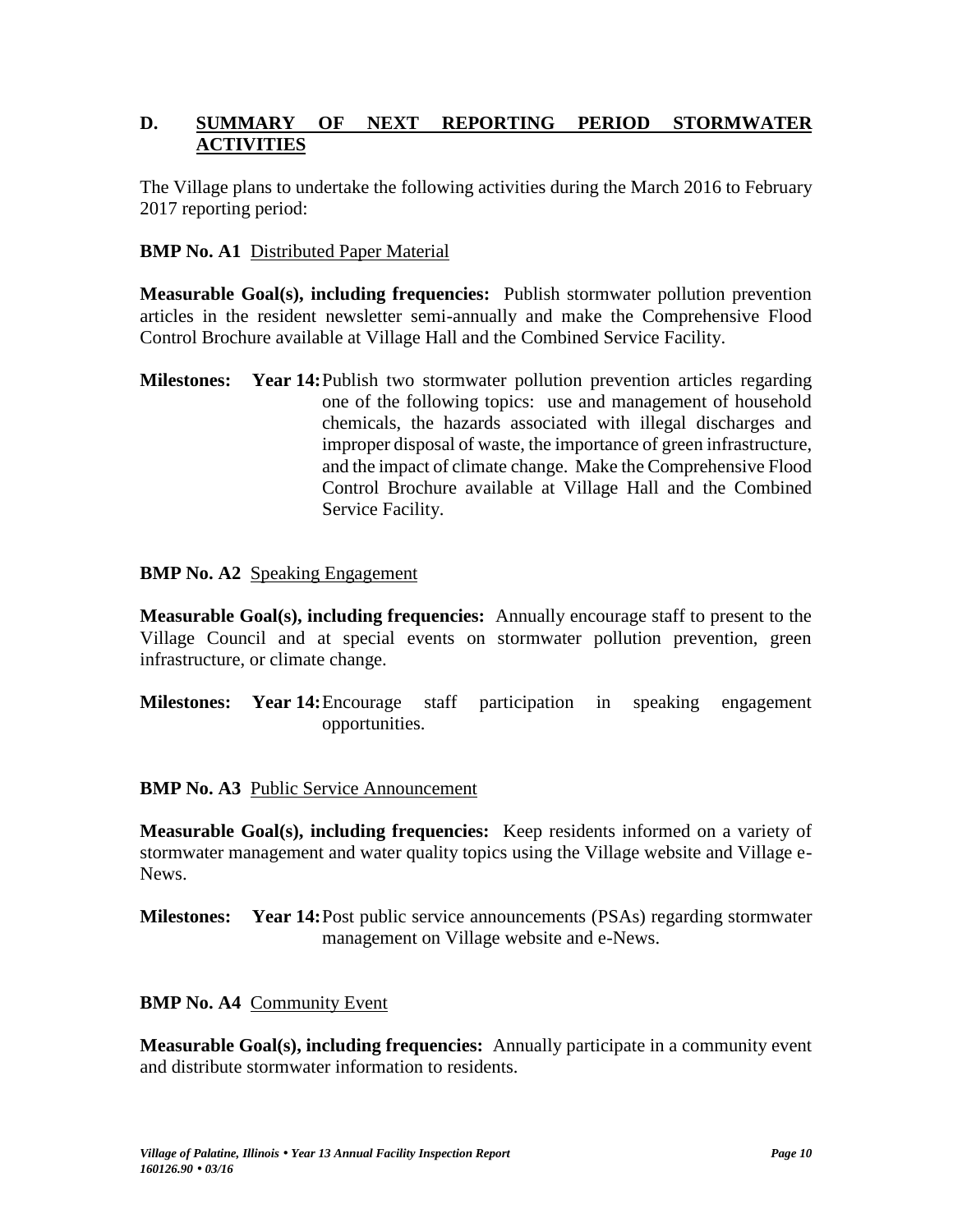**Milestones: Year 14:**Participate in Streetfest and provide information to residents.

## **BMP No. A6** Other Public Education

**Measurable Goal(s), including frequencies:** Annually participate in further opportunities to promote stormwater management and water quality issues and continue to review and update public education information.

**Milestones: Year 14:**Require storm sewer grates with an integrated permanent label reading "DUMP NO WASTE - DRAINS TO WATERWAYS" in new developments.

## **BMP No. B4** Public Hearing

**Measurable Goal(s), including frequencies:** Seek public input regarding the Village's stormwater management program by annually presenting the program at one board meeting.

**Milestones: Year 14:**Annually present the stormwater management program at one board meeting.

# **BMP No. B7** Other Public Involvement

**Measurable Goal(s), including frequencies:** The Village will begin identifying environmental justice areas; if applicable, the Village will begin identifying appropriate public involvement/participation, which may include providing notices to residents written in Spanish (or other applicable language) and/or providing a translator at a public meeting held annually. The Village will encourage residents via the weekly e-newsletter to manage stormwater on their property by installing rain garden and rain barrels. The Village will promote via the Village website and weekly e-newsletter the Adopt-a-Highway program. The Village will inform residents via the Village website, water bills, and weekly e newsletter of the existence of a contact number that can be used to report stormwater related issues.

**Milestones: Year 14:**Identify any environmental justice areas within the Village using the website link: http://epa.gov/environmentaljustice/. Continue encouraging residents via the weekly e-newsletter to manage stormwater on their property by installing rain gardens and rain barrels. Continue promoting via the Village website and weekly e-newsletter the Adopt-a-Highway program for local organizations to collect and remove trash and littler along public roadways. Continue to inform residents via the Village website,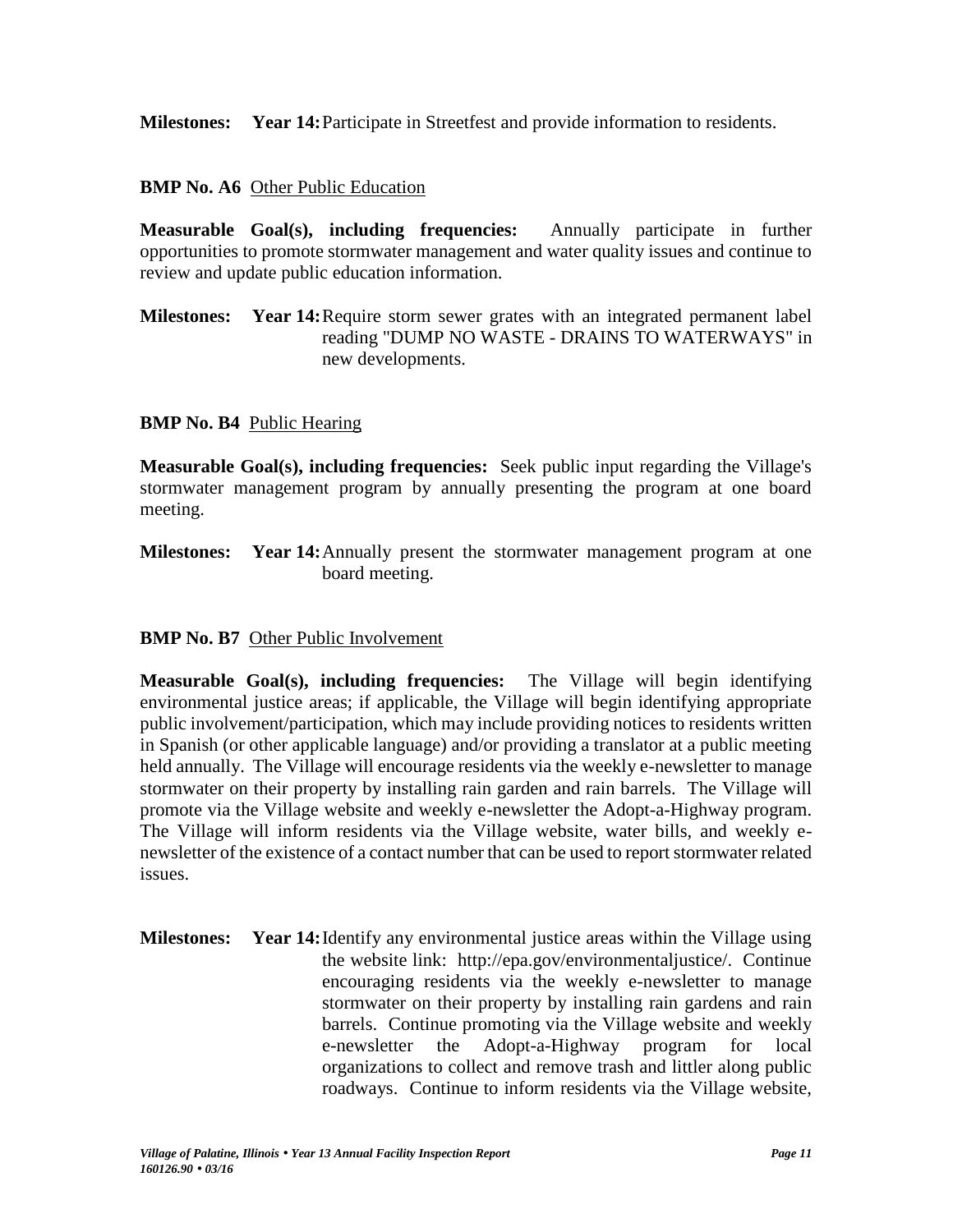water bills, and weekly e-newsletter of the existence of a contact number that can be used to report stormwater related issues.

**BMP No. C1** Storm Sewer Map Preparation

**Measurable Goal(s), including frequencies:** Annually review the storm sewer map and update as needed.

**Milestones: Year 14:**Review the storm sewer map and update as needed.

**BMP No. C2** Regulatory Control Program

**Measurable Goal(s), including frequencies:** Enforce the Illicit Discharge and Connection Ordinance.

**Milestones: Year 14:**Enforce the Illicit Discharge and Connection Ordinance.

# **BMP No. C4 Illicit Discharge Tracing Procedures**

**Measurable Goal(s), including frequencies:** Annually trace all illicit discharges detected by resident reporting, visual dry weather screening, and drainage system maintenance activities. Document Village efforts in tracing illicit discharges.

**Milestones: Year 14:**Continue tracing illicit discharges.

# **BMP No. C5** Illicit Source Removal Procedures

**Measurable Goal(s), including frequencies:** Annually remove all illicit discharges detected by resident reporting and by Village employees. Document Village efforts in removing illicit discharges.

**Milestones: Year 14:**Continue removing illicit discharges.

# **BMP No. C7** Visual Dry Weather Screening

**Measurable Goal(s), including frequencies:** Annually inspect outfalls along the waterways within Village limits for illicit discharges.

**Milestones: Year 14:** Inspect outfalls for illicit discharges.

## **BMP No. D1/D2/D3/D4/D6** Construction Site Stormwater Runoff Control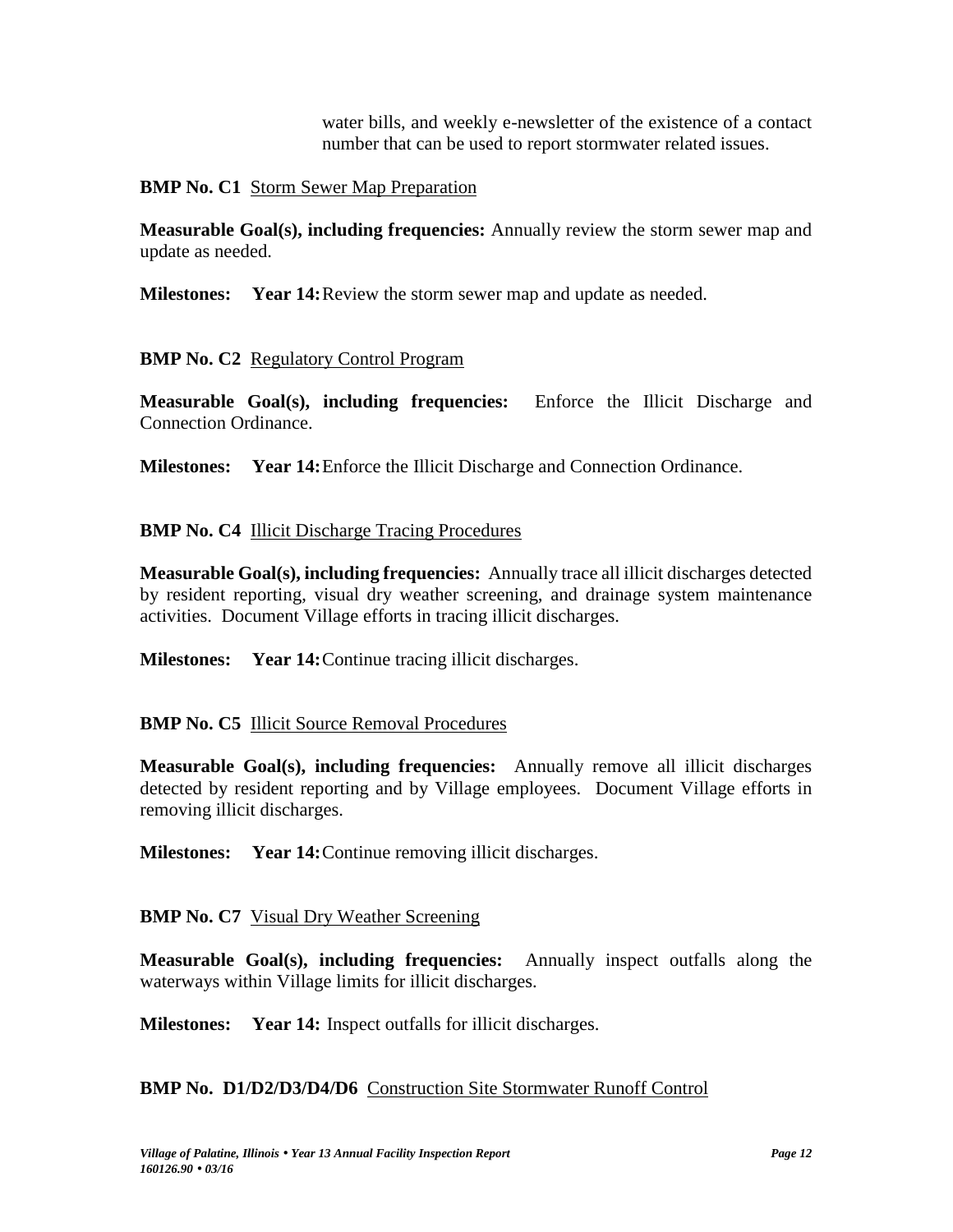**Measurable Goal(s), including frequencies:** Enforce the Code of Ordinances. Require erosion and sediment control BMPs. Inspect construction sites.

**Milestones: Year 14:** Enforce the Code of Ordinances by requiring erosion and sediment control BMP's and inspecting construction sites. Cooperate with MWRD's enforcement of the Cook County Ordinance by requiring development in the Village to obtain a watershed management permit from MWRD, when applicable.

## **BMP No. E2/E3/E4/E5/E6/E7** Post-construction Stormwater Management

**Measurable Goal(s), including frequencies:** The Village will continue to Enforce its Code of Ordinances outlining permanent practices designed to capture, retain, and infiltrate stormwater runoff from impervious areas of a development after permanent stabilization is achieved. The MWRD will continue to enforce the Cook County Ordinance within Village limits by regulating the volume and rate of runoff from development sites as small as 1 acre, and requiring a perpetual maintenance plan for the stormwater management systems. The Village will continue water quality sampling through its partnership with the Buffalo Creek Clean Water Partnership. The Village will begin developing and implementing a process to assess the impacts of global climate change in the design of all new and retrofit flood management projects. Information on climate change may be found here: http://www.epa.gov/climatechange/.

**Milestones: Year 14:** The Village will continue to enforce its Code of Ordinances outlining permanent practices designed to capture, retain, and infiltrate stormwater runoff from impervious areas of a development after permanent stabilization is achieved. The MWRD to continue enforcing the Cook County Ordinance within Village limits by regulating the volume and rate of runoff from development sites as small as 1 acre, and requiring a perpetual maintenance plan for the stormwater management systems. The Village will continue water quality monitoring through its partnership with the Buffalo Creek Clean Water Partnership. The Village will begin developing a process to assess the impacts of global climate change in the design of all new and retrofit flood management projects.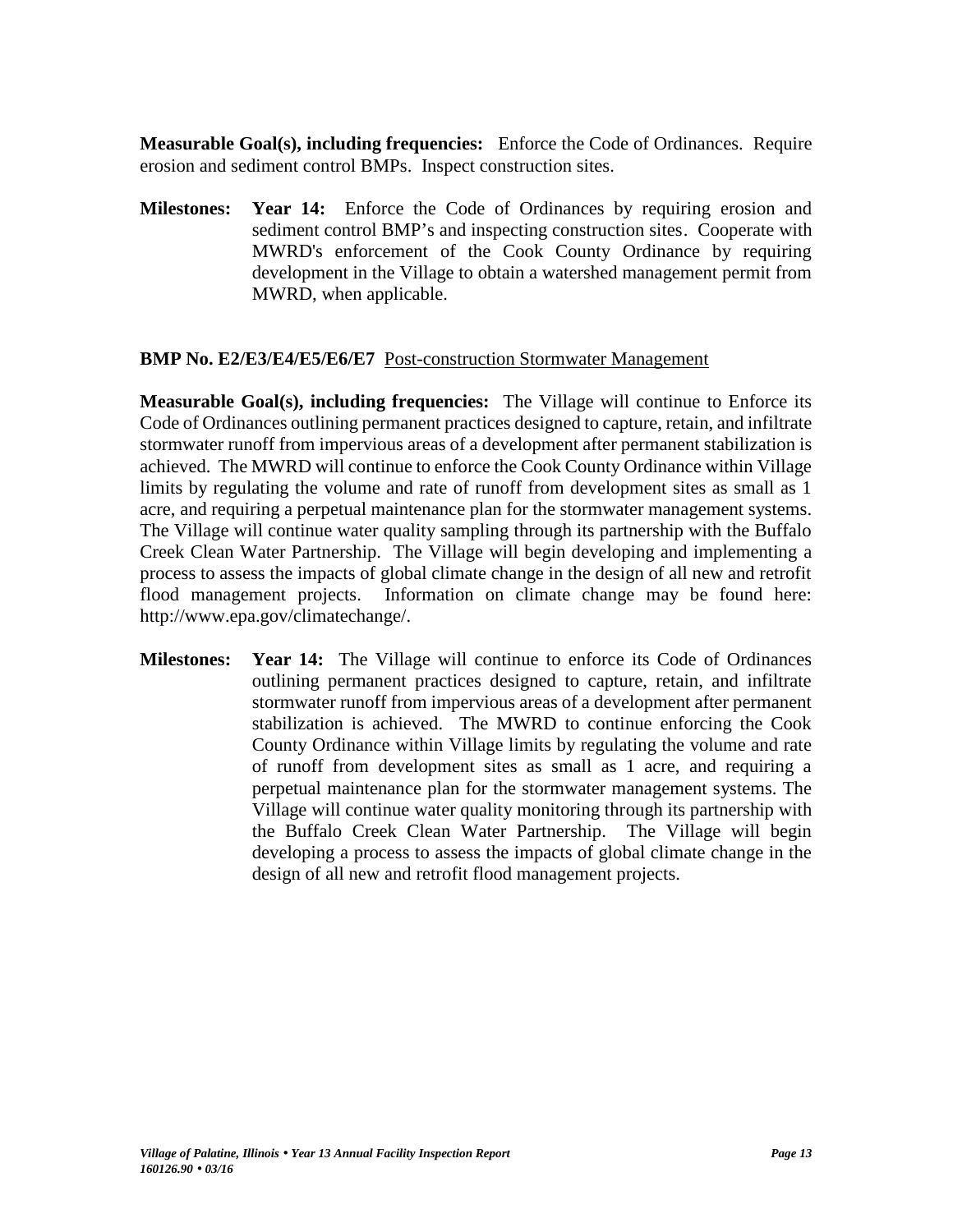## **BMP No. F1** Employee Training Program

**Measurable Goal(s), including frequencies:** Train new Public Works Department employees to prevent or reduce stormwater pollution from municipal activities. Send employees to stormwater pollution prevention seminars and workshops or hire a consultant to conduct a training session annually.

**Milestones: Year 14:**Continue annual stormwater pollution prevention training for Public Works Department, and include contractors, if possible.

## **BMP No. F2** Inspection and Maintenance Program

**Measurable Goal(s), including frequencies:** Continually inspect and maintain the storm sewer system. Evaluate the effectiveness of the maintenance program annually and update the program as needed. Begin training employees or contractors in the routine maintenance, repair, or replacement of green infrastructure..

**Milestones: Year 14:**Continue conducting formal inspection and maintenance. Review the program for effectiveness and update the program as needed. Begin training employees or contractors in the routine maintenance, repair, or replacement of green infrastructure.

# **BMP No. F3** Municipal Pollution Prevention Program

**Measurable Goal(s), including frequencies:** Continue the formalized program to prevent stormwater pollution from municipal operations at the Combined Service Facility. Evaluate the effectiveness of the program annually and update the program as needed.

**Milestones: Year 14:**Continue the formal stormwater pollution prevention program. Review the program for effectiveness and update the program as needed. Continue to utilize the recently constructed salt dome for permanent deicing material storage.

## **BMP No. F6** Other Municipal Operations Controls

**Measurable Goal(s), including frequencies:** The Village works collaboratively with the MWRD to implement control measures that assist with the reduction in chloride levels in receiving streams within the watershed.

**Milestones: Year 14:** Continue to implement control measures to assist with the reduction in chloride levels in receiving streams in the watershed.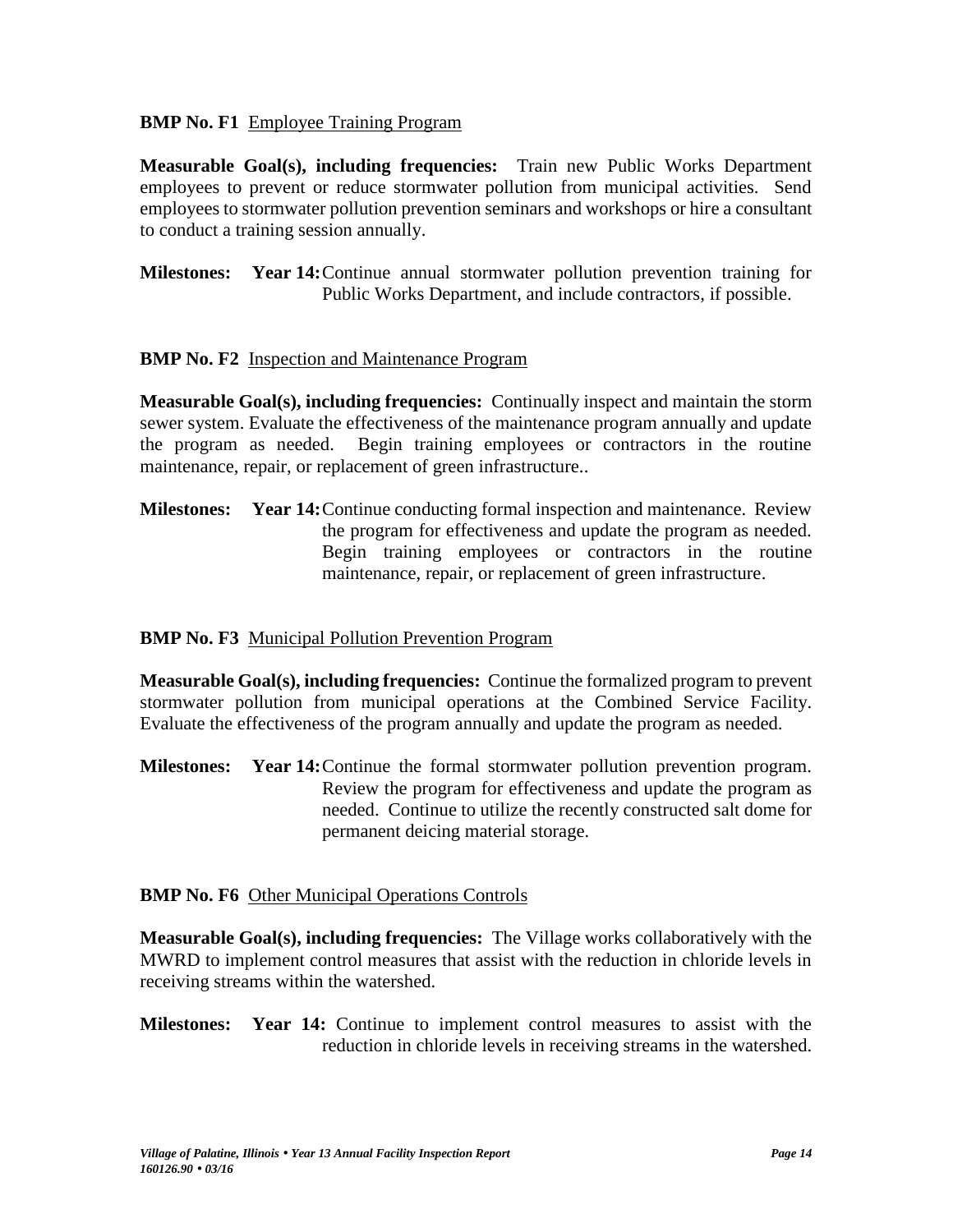# **E. NOTICE OF QUALIFYING LOCAL PROGRAM**

The Village of Palatine is relying on the Metropolitan Water Reclamation District of Greater Chicago to enforce the Cook County Watershed Management Ordinance, including construction site and post-construction stormwater management.